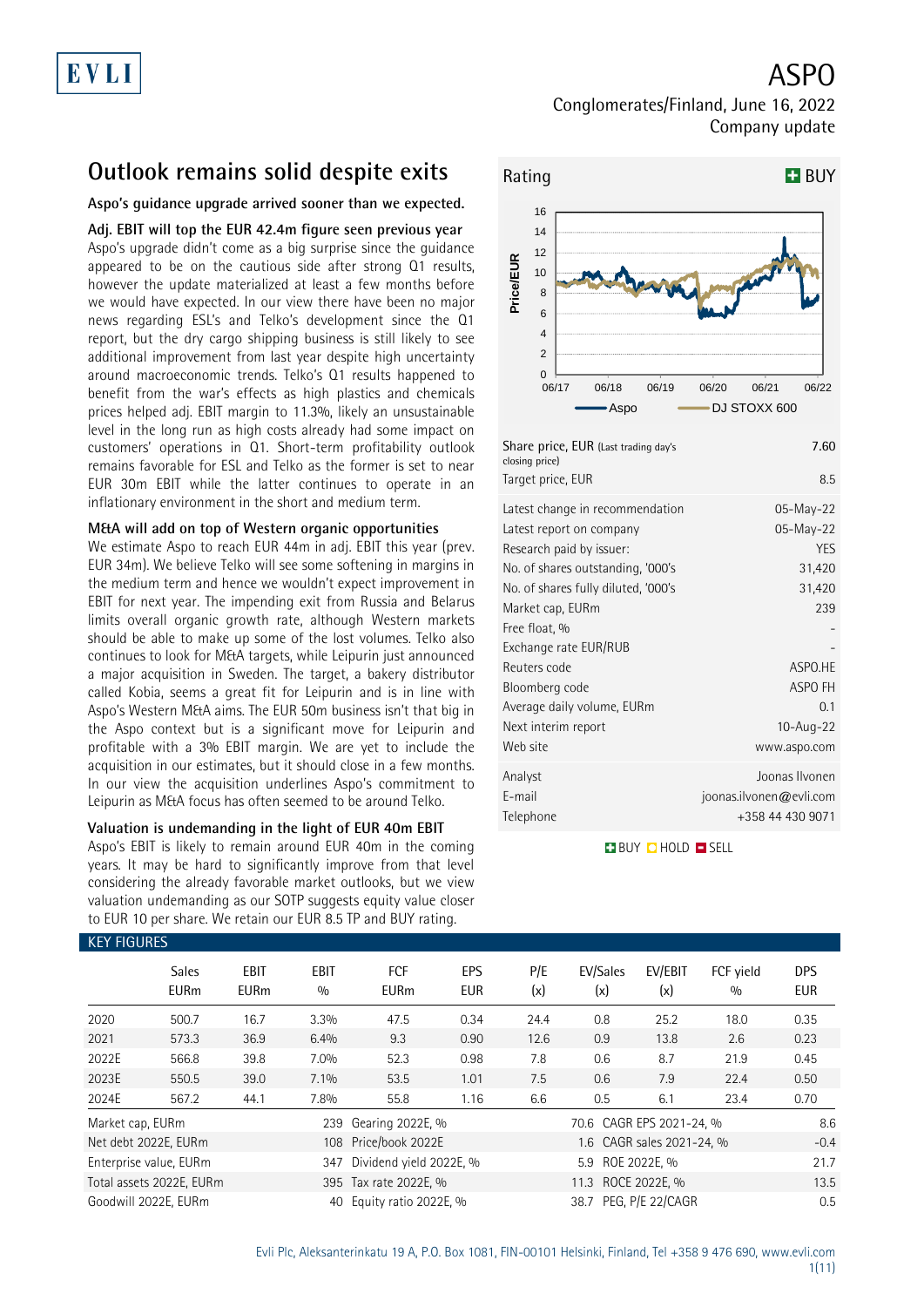## **Peer multiples and sum-of-the-parts valuation**

|                                     | <b>MCAP</b> |       | EV/EBITDA | EV/EBIT |       |      | P/B  |
|-------------------------------------|-------------|-------|-----------|---------|-------|------|------|
| <b>ESL PEER GROUP</b>               | <b>MEUR</b> | 21    | 22        | 21      | 22    | 21   | 22   |
| Algoma Central                      | 453         | 5.4x  | 5.0x      | 10.6x   | 12.2x |      |      |
| Diana Shipping                      | 431         | 6.2x  | 3.8x      | 10.3x   | 4.7x  | 1.1x | 0.8x |
| Eagle Bulk Ship                     | 772         | 3.5x  | 3.6x      | 4.0x    | 4.4x  | 1.3x | 1.0x |
| <b>Genco Shipping &amp; Trading</b> | 848         | 3.2x  | 3.7x      | 3.9x    | 4.7x  | 1.0x | 1.4x |
| Golden Ocean Group                  | 2476        | 4.7x  | 5.9x      | 5.8x    | 6.9x  | 1.2x | 1.2x |
| Navios Maritime Partners            | 729         | 4.4x  | 2.7x      | 5.4x    | 3.5x  | 0.5x | 0.3x |
| Pangaea Logistics                   | 253         | 4.5x  | 4.2x      | 5.9x    | 5.3x  | 0.9x | 0.7x |
| <b>Safe Bulkers</b>                 | 480         | 3.1x  | 3.3x      | 4.1x    | 4.3x  | 0.7x | 0.6x |
| Eneti                               | 245         | 11.3x | 3.2x      |         | 7.3x  |      |      |
| <b>SFL</b>                          | 1298        | 8.9x  | 9.4x      | 14.4x   | 17.3x | 1.3x | 1.2x |
| Star Bulk Carriers                  | 2572        | 3.8x  | 3.8x      | 4.6x    | 4.5x  | 1.3x | 1.3x |
| Peer Group Average                  | 960         | 5.4x  | 4.4x      | 6.9x    | 6.8x  | 1.0x | 1.0x |
| Peer Group Median                   | 729         | 4.5x  | 3.8x      | 5.6x    | 4.7x  | 1.1x | 1.0x |

|                         | <b>MCAP</b> | EV/EBITDA |       | EV/EBIT |       |         | $EBIT-0$ |
|-------------------------|-------------|-----------|-------|---------|-------|---------|----------|
| <b>TELKO PEER GROUP</b> | <b>MEUR</b> | 21        | 22    | 21      | 22    | 21      | 22       |
| <b>AKR Corporindo</b>   | 1506        | 15.5x     | 11.6x | 19.2x   | 13.5x | $5.1\%$ | $5.6\%$  |
| Ashland Global Holdings | 5120        | 12.1x     | 10.9x | 22.9x   | 19.6x | 11.4 %  | 13.5 %   |
| Brenntag                | 11167       | 9.7x      | 8.2x  | 13.4x   | 10.6x | $5.7\%$ | $7.4\%$  |
| <b>IMCD</b>             | 7542        | 19.8x     | 16.8x | 27.2x   | 21.0x | $6.5\%$ | $9.5\%$  |
| Univar Solutions        | 4754        | 9.3x      | 7.1x  | 13.5x   | 8.8x  | $5.2\%$ | $7.7\%$  |
| Peer Group Average      | 6018        | 13.3x     | 10.9x | 19.2x   | 14.7x | $6.8\%$ | $8.7\%$  |
| Peer Group Median       | 5120        | 12.1x     | 10.9x | 19.2x   | 13.5x | $5.7\%$ | $7.7\%$  |

|                               | <b>MCAP</b>             | EV/EBITDA |       | EV/EBIT |       | EBIT-%  |         |
|-------------------------------|-------------------------|-----------|-------|---------|-------|---------|---------|
| <b>LEIPURIN PEER GROUP</b>    | <b>MEUR</b><br>22<br>21 |           |       | 21      | 22    |         | 22      |
| <b>Amsterdam Commodities</b>  | 674                     |           | 9.1x  |         | 11.7x |         | 6.7%    |
| <b>Chefs' Warehouse</b>       | 1190                    | 26.9x     | 15.3x | 152.8x  | 28.1x | $0.6\%$ | 2.7%    |
| Marr                          | 881                     | 16.5x     | 10.1x | 24.0x   | 13.0x | $4.0\%$ | $4.8\%$ |
| Middleby                      | 6841                    | 18.8x     | 11.8x | 23.9x   | 14.7x | 17.4 %  | 16.5%   |
| Orkla                         | 7030                    | 13.2x     | 10.3x | 16.8x   | 13.7x | 12.2 %  | 11.8 %  |
| <b>Performance Food Group</b> | 5749                    | 14.0x     | 9.7x  | 20.7x   | 13.3x | $1.3\%$ | $1.5\%$ |
| <b>Sysco</b>                  | 38920                   | 18.4x     | 13.9x | 24.9x   | 17.5x | $3.4\%$ | $4.2\%$ |
| Tate & Lyle                   | 3454                    | 10.1x     | 12.4x | 16.4x   | 18.5x | 12.2 %  | 12.5 %  |
| <b>Total Produce</b>          |                         |           |       |         |       |         |         |
| <b>US Foods Holding</b>       | 6008                    | 13.0x     | 9.1x  | 20.3x   | 13.1x | $2.3\%$ | 2.7%    |
| Welbilt                       | 3231                    | 17.1x     | 17.3x | 22.1x   | 42.3x | 13.7 %  | $7.5\%$ |
| Peer Group Average            | 7398                    | 16.4x     | 11.9x | 35.8x   | 18.6x | $7.5\%$ | $7.1\%$ |
| Peer Group Median             | 4602                    | 16.5x     | 11.0x | 22.1x   | 14.2x | 4.0 %   | $5.8\%$ |

| Segment                                                                                                                                                                                                                                                                                                     | <b>EBIT</b><br>'21 | <b>EV/EBIT</b><br>'21' | EV    | <b>EBIT</b><br>$'22e^{2}$ | <b>EV/EBIT</b><br>'22e * | EV    |
|-------------------------------------------------------------------------------------------------------------------------------------------------------------------------------------------------------------------------------------------------------------------------------------------------------------|--------------------|------------------------|-------|---------------------------|--------------------------|-------|
| <b>ESL</b>                                                                                                                                                                                                                                                                                                  | 26.8               | 5.6x                   | 150   | 30.2                      | 4.7x                     | 142   |
| Telko                                                                                                                                                                                                                                                                                                       | 20.4               | 19.2x                  | 392   | 19.6                      | 13.5x                    | 265   |
| Leipurin $1$                                                                                                                                                                                                                                                                                                | 1.9                | 22.1x                  | 42    | 1.4                       | 14.2x                    | 20    |
| Other operations                                                                                                                                                                                                                                                                                            | $-7.9$             |                        | $-57$ | $-7.0$                    |                          | $-55$ |
| Total                                                                                                                                                                                                                                                                                                       |                    |                        | 527   |                           |                          | 371   |
| Net debt (Evli YE est.)                                                                                                                                                                                                                                                                                     |                    |                        | 153   |                           |                          | 108   |
| Equity value                                                                                                                                                                                                                                                                                                |                    |                        | 374   |                           |                          | 263   |
| Per share                                                                                                                                                                                                                                                                                                   |                    |                        | 11.9  |                           |                          | 8.4   |
| *Peer group median (FactSet)                                                                                                                                                                                                                                                                                |                    |                        |       |                           |                          |       |
| $\mathbf{a}$ , $\mathbf{b}$ , $\mathbf{c}$ , $\mathbf{c}$ , $\mathbf{c}$ , $\mathbf{c}$ , $\mathbf{c}$ , $\mathbf{c}$ , $\mathbf{c}$ , $\mathbf{c}$ , $\mathbf{c}$ , $\mathbf{c}$ , $\mathbf{c}$ , $\mathbf{c}$ , $\mathbf{c}$ , $\mathbf{c}$ , $\mathbf{c}$ , $\mathbf{c}$ , $\mathbf{c}$ , $\mathbf{c}$ , |                    |                        |       |                           |                          |       |

 $\mathcal{L}_{\mathcal{L}}$ 

1) excl. the impairment loss

2) adjusted for comparability

 $\mathcal{L}_{\rm{eff}}$ 

 $\sim$ 

 $\sim$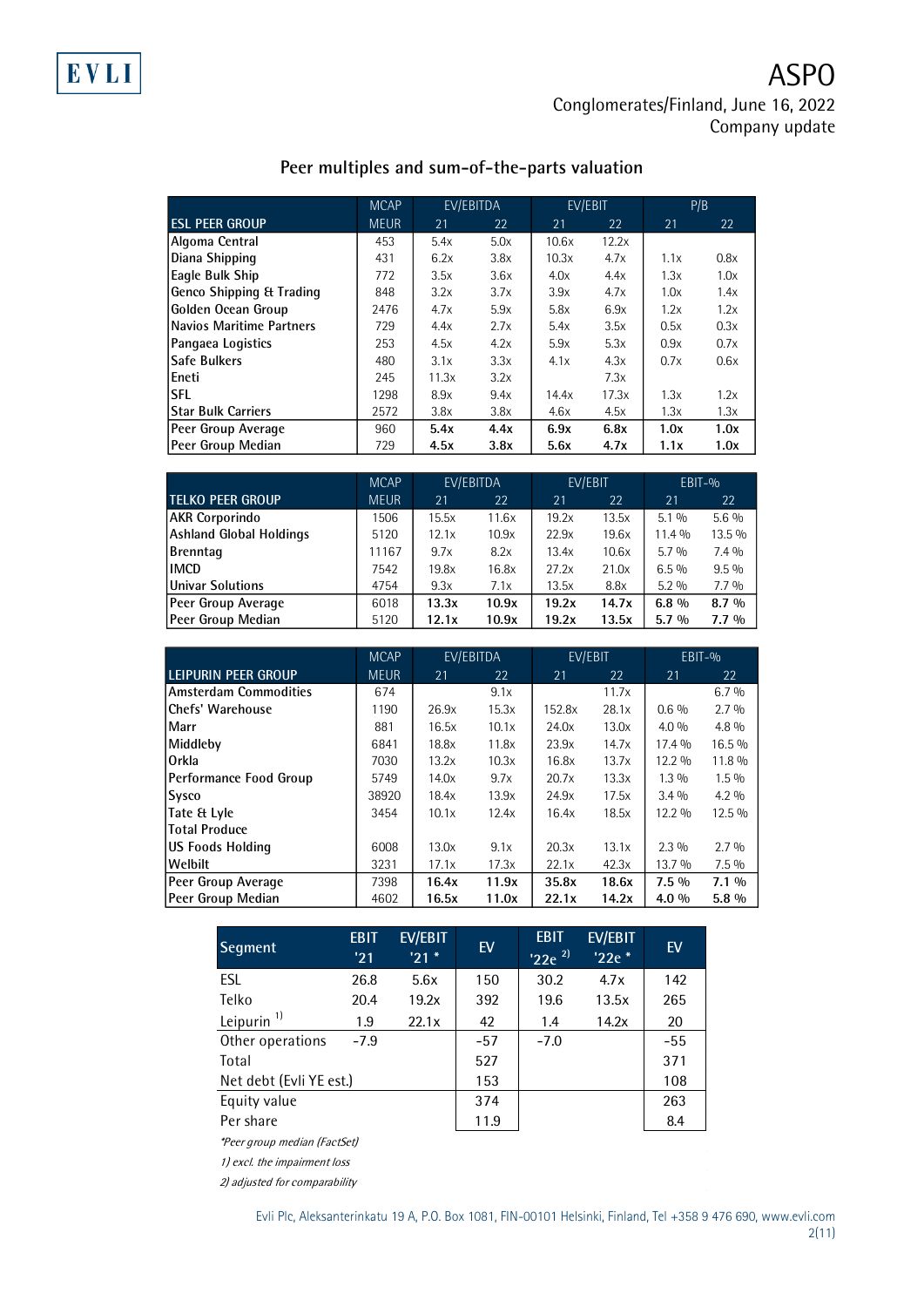| VALUATION RESULTS        | <b>BASE CASE DETAILS</b>   | VALUATION ASSUMPTIONS   | ASSUMPTIONS FOR WACC           |      |
|--------------------------|----------------------------|-------------------------|--------------------------------|------|
| Current share price      | 7.60 PV of Free Cash Flow  | 331 Long-term growth, % | 1.0 Risk-free interest rate, % | 2.25 |
| DCF share value          | 14.99 PV of Horizon value  | 301 WACC, %             | 7.4 Market risk premium, %     | 5.8  |
| Share price potential, % | 97.3 Unconsolidated equity | 0 Spread, %             | 0.5 Debt risk premium, %       | 2.8  |
| Maximum value            | 16.5 Marketable securities | 18 Minimum WACC, %      | 6.9 Equity beta coefficient    | 1.00 |
| Minimum value            | 13.7 Debt - dividend       | -178 Maximum WACC, %    | 7.9 Target debt ratio, %       | 35   |
| Horizon value, %         | 47.6 Value of stock        | 471 Nr of shares, Mn    | 31.4 Effective tax rate, %     | 10   |

| DCF valuation, EURm        | 2021     | 2022E        | 2023E    | 2024E          | 2025E          | 2026E       | 2027E       | 2028E       | 2029E    | 2030E        | 2031E          | Horizon |
|----------------------------|----------|--------------|----------|----------------|----------------|-------------|-------------|-------------|----------|--------------|----------------|---------|
| Net sales                  | 573      | 567          | 550      | 567            | 578            | 587         | 596         | 605         | 614      | 623          | 629            | 636     |
| Sales growth, %            | 14.5     | $-1.1$       | $-2.9$   | 3.0            | 2.0            | 1.5         | 1.5         | 1.5         | 1.5      | 1.5          | 1.0            | 1.0     |
| Operating income (EBIT)    | 37       | 40           | 39       | 44             | 56             | 44          | 42          | 42          | 43       | 44           | 44             | 45      |
| Operating income margin, % | 6.4      | 7.0          | 7.1      | 7.8            | 9.7            | 7.5         | 7.0         | 7.0         | 7.0      | 7.0          | 7.0            | 7.0     |
| + Depreciation+amort.      | 35       | 29           | 30       | 26             | 21             | 19          | 19          | 19          | 19       | 17           | 17             |         |
| <b>EBITDA</b>              | 71       | 69           | 69       | 70             | 77             | 63          | 61          | 61          | 62       | 61           | 61             |         |
| - Paid taxes               | $-5$     | $-4$         | $-4$     | $-4$           | $-6$           | -4          | $-4$        | $-4$        | $-4$     | $-4$         | $-4$           |         |
| - Change in NWC            | $-23$    | 7            | 2        | $-2$           | $-1$           | $-1$        | $-1$        | $-1$        | $-1$     | $-1$         | $-1$           |         |
| NWC / Sales, %             | 8.9      | 7.7          | 7.7      | 7.7            | 7.8            | 7.8         | 7.9         | 7.9         | 7.9      | 7.9          | 8.0            |         |
| + Change in other liabs    |          | $\mathbf 0$  | 0        | $\overline{0}$ | $\mathbf 0$    | $\mathbf 0$ | $\mathbf 0$ | $\mathbf 0$ | $\Omega$ | $\mathbf{0}$ | $\mathbf{0}$   |         |
| - Operative CAPEX          | $-16$    | $-10$        | $-10$    | $-4$           | $-20$          | $-21$       | $-21$       | $-21$       | $-6$     | $-19$        | $-18$          |         |
| opCAPEX / Sales, %         | 5.4      | 2.5          | 1.8      | 0.9            | 3.5            | 3.7         | 3.6         | 3.5         | 1.0      | 3.0          | 2.9            |         |
| - Acquisitions             | 0        | $\mathbf{0}$ | $\Omega$ | 0              | $\mathbf{0}$   | 0           | 0           | 0           | $\Omega$ | 0            | 0              |         |
| + Divestments              | $\Omega$ | $\mathbf{0}$ | $\Omega$ | $\mathbf{0}$   | $\overline{0}$ | $\Omega$    | $\Omega$    | 0           | $\Omega$ | $\Omega$     | 0              |         |
| - Other items              | 0        | $-1$         | $-1$     | $-1$           | $-1$           | -1          | $-1$        | $-1$        | -1       | $-1$         | $\overline{0}$ |         |
| $=$ FCFF                   | 28       | 60           | 55       | 58             | 48             | 36          | 34          | 34          | 50       | 35           | 38             | 596     |
| $=$ Discounted FCFF        |          | 57           | 49       | 49             | 38             | 26          | 23          | 21          | 29       | 19           | 19             | 301     |
|                            |          |              |          |                |                |             |             |             |          |              |                |         |
| = DFCF min WACC            |          | 58           | 50       | 49             | 38             | 26          | 23          | 22          | 30       | 20           | 20             | 341     |
| $=$ DFCF max WACC          |          | 57           | 49       | 48             | 37             | 25          | 22          | 21          | 28       | 18           | 18             | 267     |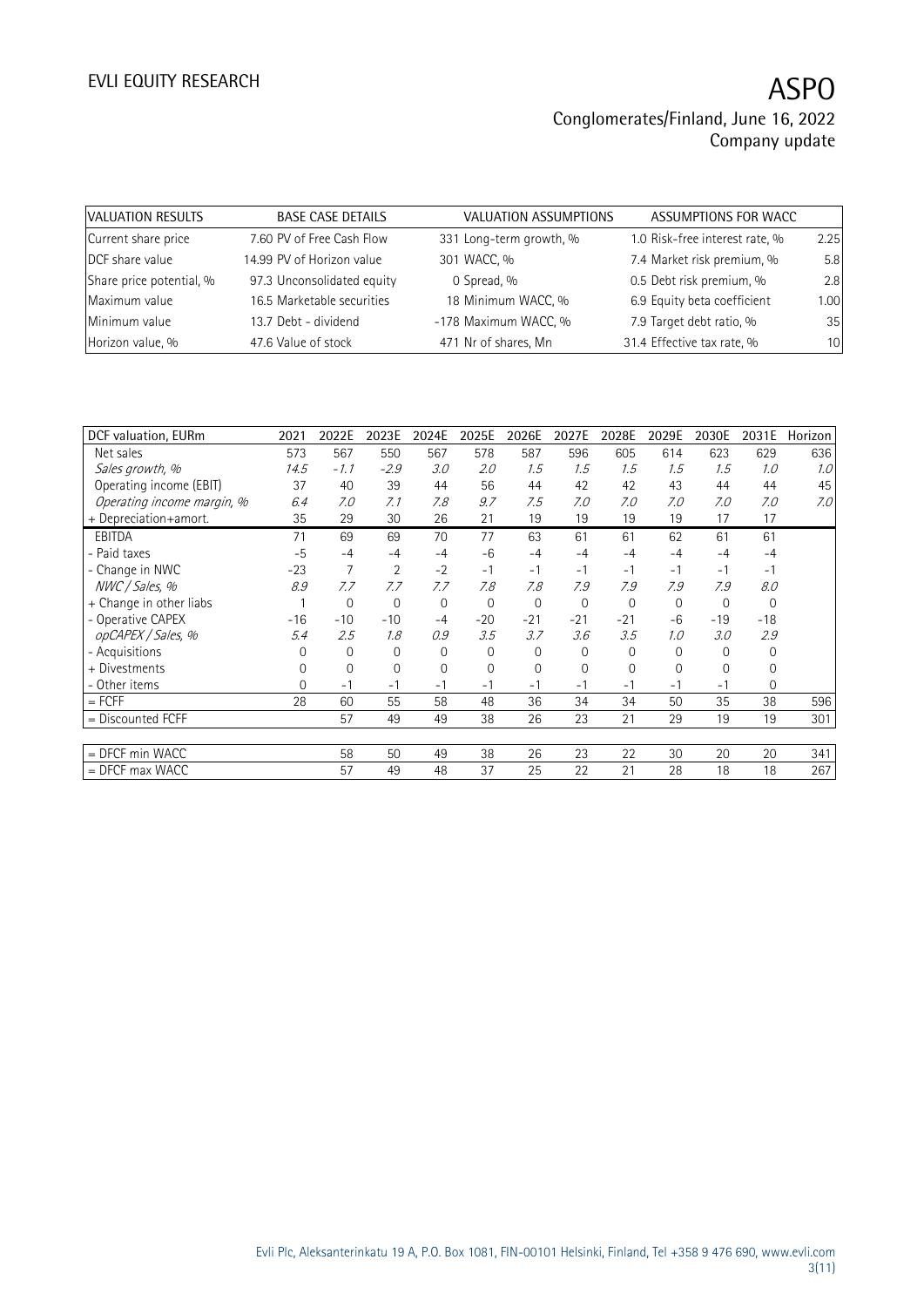| <b>INTERIM FIGURES</b>               |        |        |        |         |        |        |         |         |         |         |        |         |
|--------------------------------------|--------|--------|--------|---------|--------|--------|---------|---------|---------|---------|--------|---------|
| EVLI ESTIMATES, EURm                 | 202101 | 202102 | 202103 | 202104  | 2021   | 202201 | 2022Q2E | 2022Q3E | 2022Q4E | 2022E   | 2023E  | 2024E   |
| Net sales                            | 129.4  | 145.8  | 148.0  | 150.1   | 573.3  | 160.4  | 142.0   | 129.9   | 134.5   | 566.8   | 550.5  | 567.2   |
| EBITDA                               | 15.2   | 17.2   | 18.3   | 20.7    | 71.4   | 18.4   | 16.2    | 16.5    | 17.5    | 68.5    | 68.8   | 69.9    |
| EBITDA margin (%)                    | 11.7   | 11.8   | 12.4   | 13.8    | 12.5   | 11.5   | 11.4    | 12.7    | 13.0    | 12.1    | 12.5   | 12.3    |
| EBIT                                 | 7.8    | 9.7    | 7.6    | 11.8    | 36.9   | 10.3   | 9.3     | 9.6     | 10.6    | 39.8    | 39.0   | 44.1    |
| EBIT margin (%)                      | 6.0    | 6.7    | 5.1    | 7.9     | 6.4    | 6.4    | 6.5     | 7.4     | 7.9     | 7.0     | 7.1    | 7.8     |
| Net financial items                  | $-0.9$ | $-1.0$ | $-1.0$ | $-0.9$  | $-3.8$ | $-1.8$ | $-0.8$  | $-0.8$  | $-0.8$  | $-4.2$  | $-2.3$ | $-2.3$  |
| Pre-tax profit                       | 6.9    | 8.7    | 6.6    | 10.9    | 33.1   | 8.5    | 8.5     | 8.8     | 9.8     | 35.6    | 36.7   | 41.8    |
| Tax                                  | $-0.6$ | $-0.8$ | $-1.2$ | $-2.1$  | $-4.7$ | $-1.3$ | $-0.8$  | $-0.9$  | $-1.0$  | $-4.0$  | $-3.7$ | $-4.2$  |
| Tax rate (%)                         | 8.7    | 9.2    | 18.2   | 19.3    | 14.2   | 15.3   | 10.0    | 10.0    | 10.0    | 11.3    | 10.0   | 10.0    |
| Net profit                           | 6.3    | 7.9    | 5.4    | 8.8     | 28.4   | 7.2    | 7.3     | 7.6     | 8.5     | 30.7    | 31.8   | 36.4    |
| <b>EPS</b>                           | 0.20   | 0.25   | 0.17   | 0.28    | 0.90   | 0.23   | 0.23    | 0.24    | 0.27    | 0.98    | 1.01   | 1.16    |
| EPS adjusted (diluted no. of shares) | 0.20   | 0.25   | 0.17   | 0.28    | 0.90   | 0.23   | 0.23    | 0.24    | 0.27    | 0.98    | 1.01   | 1.16    |
| Dividend per share                   | 0.00   | 0.00   | 0.00   | 0.00    | 0.23   | 0.00   | 0.00    | 0.00    | 0.00    | 0.45    | 0.50   | 0.70    |
| SALES, EURm                          |        |        |        |         |        |        |         |         |         |         |        |         |
| <b>ESL Shipping</b>                  | 43.4   | 46.0   | 47.3   | 54.7    | 191.4  | 56.8   | 50.2    | 49.9    | 56.8    | 213.7   | 220.1  | 224.5   |
| Leipurin                             | 28.0   | 25.7   | 27.7   | 31.7    | 113.1  | 27.7   | 23.3    | 22.6    | 25.7    | 99.3    | 94.3   | 97.2    |
| Telko                                | 58.0   | 74.1   | 73.0   | 63.7    | 268.8  | 75.9   | 68.5    | 57.4    | 52.0    | 253.8   | 236.0  | 245.5   |
| Total                                | 129.4  | 145.8  | 148.0  | 150.1   | 573.3  | 160.4  | 142.0   | 129.9   | 134.5   | 566.8   | 550.5  | 567.2   |
| SALES GROWTH, Y/Y %                  |        |        |        |         |        |        |         |         |         |         |        |         |
| <b>ESL Shipping</b>                  | 1.6    | 39.8   | 49.7   | 32.8    | 29.0   | 30.9   | 9.1     | 5.5     | 3.8     | 11.7    | 3.0    | 2.0     |
| Leipurin                             | 4.1    | 10.8   | 14.0   | 19.2    | 12.0   | $-1.1$ | $-9.3$  | $-18.4$ | $-18.9$ | $-12.2$ | $-5.0$ | 3.0     |
| Telko                                | $-8.8$ | 24.5   | 16.8   | $-3.0$  | 7.0    | 30.9   | $-7.6$  | $-21.4$ | $-18.4$ | $-5.6$  | $-7.0$ | 4.0     |
| <b>Total</b>                         | $-2.9$ | 26.1   | 25.0   | 12.4    | 14.5   | 24.0   | $-2.6$  | $-12.2$ | $-10.4$ | $-1.1$  | $-2.9$ | 3.0     |
| EBIT, EURm                           |        |        |        |         |        |        |         |         |         |         |        |         |
| <b>ESL Shipping</b>                  | 4.5    | 5.4    | 7.1    | 9.8     | 26.8   | 9.2    | 6.3     | 7.3     | 8.7     | 31.5    | 29.7   | 30.3    |
| Leipurin                             | 0.3    | 0.3    | 0.6    | $-3.6$  | $-2.4$ | $-0.4$ | 0.3     | 0.2     | 0.2     | 0.3     | 1.9    | 3.4     |
| Telko                                | 4.6    | 5.4    | 2.5    | 7.9     | 20.4   | 4.0    | 4.2     | 3.6     | 3.2     | 15.0    | 13.0   | 16.0    |
| Other operations                     | $-1.6$ | $-1.4$ | $-2.6$ | $-2.3$  | $-7.9$ | $-2.5$ | $-1.5$  | $-1.5$  | $-1.5$  | $-7.0$  | $-5.6$ | $-5.6$  |
| Total                                | 7.8    | 9.7    | 7.6    | 11.8    | 36.9   | 10.3   | 9.3     | 9.6     | 10.6    | 39.8    | 39.0   | 44.1    |
| EBIT margin, %                       |        |        |        |         |        |        |         |         |         |         |        |         |
| <b>ESL Shipping</b>                  | 10.4   | 11.7   | 15.0   | 17.9    | 14.0   | 16.2   | 12.5    | 14.6    | 15.3    | 14.7    | 13.5   | 13.5    |
| Leipurin                             | 1.1    | 1.2    | 2.2    | $-11.4$ | $-2.1$ | $-1.4$ | 1.3     | 0.9     | 0.8     | 0.3     | 2.0    | 3.5     |
| Telko                                | 7.9    | 7.3    | 3.4    | 12.4    | 7.6    | 5.3    | 6.1     | 6.3     | 6.2     | 5.9     | 5.5    | 6.5     |
| Total                                | 6.0    | 6.7    | 5.1    | 7.9     | 6.4    | 6.4    | 6.5     | 7.4     | 7.9     | 7.0     | 7.1    | $7.8\,$ |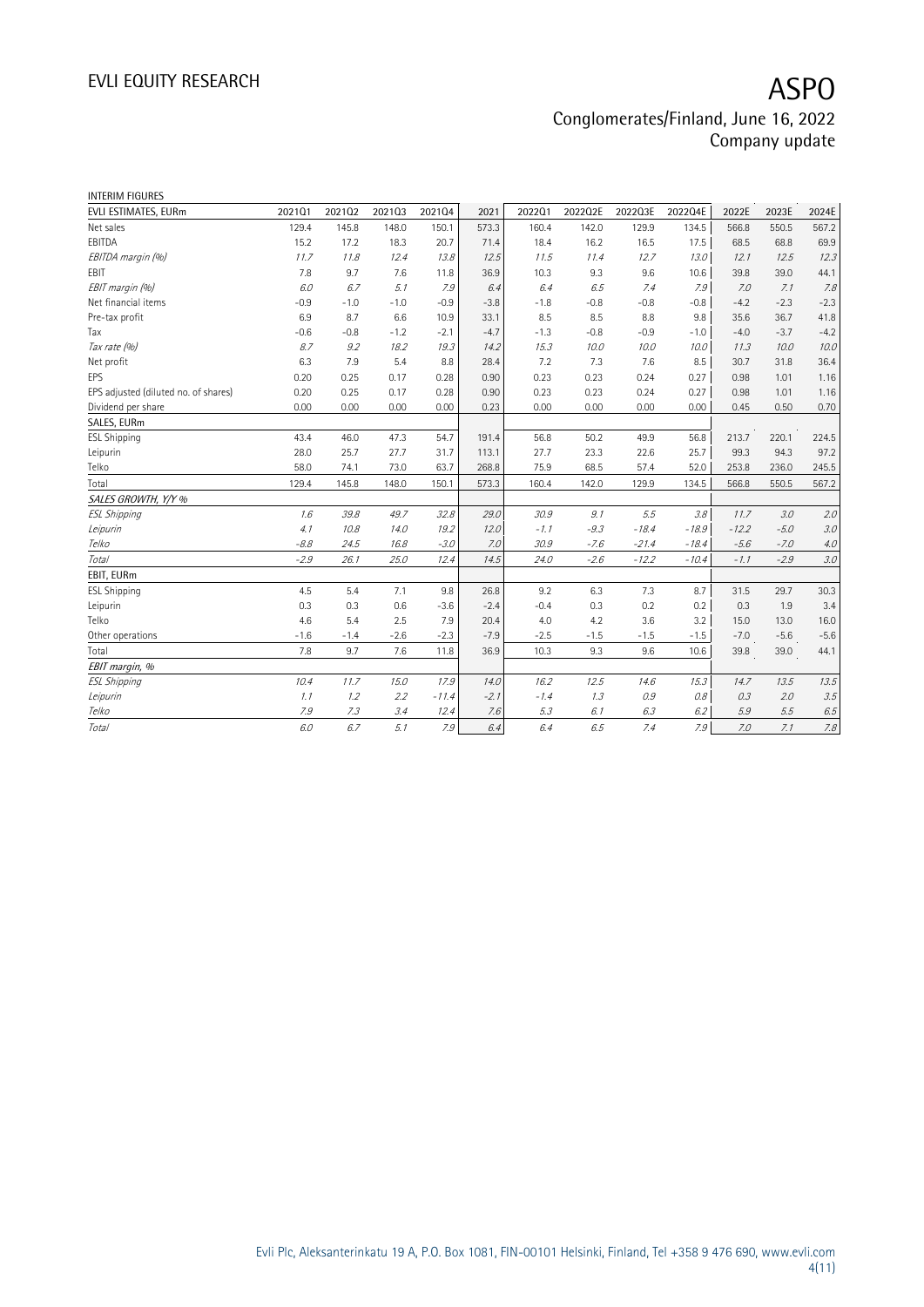| INCOME STATEMENT, EURm                   | 2017                      | 2018           | 2019                | 2020           | 2021           | 2022E               | 2023E          | 2024E        |
|------------------------------------------|---------------------------|----------------|---------------------|----------------|----------------|---------------------|----------------|--------------|
| Sales                                    | 502.4                     | 540.9          | 587.7               | 500.7          | 573.3          | 566.8               | 550.5          | 567.2        |
| Sales growth (%)                         | $\mathcal{G}.\mathcal{S}$ | 7.7            | 8.7                 | $-14.8$        | 14.5           | $-1.1$              | $-2.9$         | 3.0          |
| EBITDA                                   | 35.0                      | 37.1           | 49.7                | 45.7           | 71.4           | 68.5                | 68.8           | 69.9         |
| EBITDA margin (%)                        | 7.0                       | 6.9            | 8.5                 | 9.1            | 12.5           | 12.1                | 12.5           | 12.3         |
| Depreciation                             | $-11.9$                   | $-11.7$        | $-28.6$             | $-29.0$        | $-34.5$        | $-28.7$             | $-29.8$        | $-25.9$      |
| EBITA                                    | 23.1                      | 25.4           | 21.1                | 16.7           | 36.9           | 39.8                | 39.0           | 44.1         |
| Goodwill amortization / writedown        | 0.0                       | $-4.8$         | 0.0                 | 0.0            | 0.0            | 0.0                 | 0.0            | 0.0          |
| EBIT                                     | 23.1                      | 20.6           | 21.1                | 16.7           | 36.9           | 39.8                | 39.0           | 44.1         |
| EBIT margin (%)                          | 4.6                       | 3.8            | 3.6                 | 3.3            | 6.4            | 7.0                 | 7.1            | 7.8          |
| Reported EBIT                            | 23.1                      | 20.6           | 21.1                | 16.7           | 36.9           | 39.8                | 39.0           | 44.1         |
| EBIT margin (reported) (%)               | 4.6                       | 3.8            | 3.6                 | 3.3            | 6.4            | 7.0                 | 7.1            | 7.8          |
| Net financials                           | $-2.0$                    | $-4.2$         | $-2.9$              | $-4.5$         | $-3.8$         | $-4.2$              | $-2.3$         | $-2.3$       |
| Pre-tax profit                           | 21.1                      | 16.4           | 18.2                | 12.2           | 33.1           | 35.6                | 36.7           | 41.8         |
| Taxes                                    | $-1.7$                    | $-2.2$         | $-2.1$              | $-1.4$         | $-4.7$         | $-4.0$              | $-3.7$         | $-4.2$       |
| Minority shares                          | 0.0                       | 0.0            | $0.0\,$             | 0.0            | 0.0            | 0.0                 | 0.0            | 0.0          |
| Net profit                               | 19.4                      | 14.2           | 16.1                | 10.8           | 28.4           | 30.7                | 31.8           | 36.4         |
| Cash NRIs                                | 0.0                       | 0.0            | 0.0                 | 0.0            | 0.0            | 0.0                 | 0.0            | 0.0          |
| Non-cash NRIs                            | 0.0                       | 0.0            | $0.0\,$             | 0.0            | 0.0            | 0.0                 | 0.0            | 0.0          |
| <b>BALANCE SHEET, EURm</b>               |                           |                |                     |                |                |                     |                |              |
| Assets                                   |                           |                |                     |                |                |                     |                |              |
| Fixed assets                             | 128                       | 185            | 190                 | 177            | 175            | 161                 | 141            | 120          |
| Goodwill                                 | 42                        | 43             | 43                  | 49             | 40             | 40                  | 40             | 40           |
| Right of use assets                      | $\mathbf 0$               | 37             | 22                  | 20             | 21             | 20                  | 20             | 20           |
| Inventory                                | 61                        | 71             | 56                  | 42             | 69             | 62                  | 61             | 62           |
| Receivables                              | 70                        | 78             | 75                  | 63             | 83             | 82                  | 80             | 82           |
| Liquid funds                             | 20                        | 19             | 24                  | 32             | 18             | 28                  | 28             | 28           |
| Total assets                             | 321                       | 436            | 410                 | 384            | 406            | 395                 | 371            | 354          |
| Liabilities                              |                           |                |                     |                |                |                     |                |              |
| Shareholder's equity                     | 87                        | 92             | 122                 | 113            | 129            | 153                 | 171            | 191          |
| Minority interest                        | $\mathbf 0$               | $\mathbf 0$    | $\mathsf{O}\xspace$ | $\mathbf 0$    | $\mathbf 0$    | $\mathsf{O}\xspace$ | $\mathbf 0$    | $\mathbf 0$  |
| Convertibles                             | 25                        | 25             | $\mathsf{O}\xspace$ | $\mathbf 0$    | $\mathbf 0$    | $\mathsf{O}\xspace$ | $\mathbf 0$    | $\mathbf 0$  |
| Lease liabilities                        | $\mathbf 0$               | $\mathbf 0$    | $9\,$               | $\overline{7}$ | $\overline{7}$ | 20                  | 20             | 20           |
| Deferred taxes                           | $\mathbf 0$               | $\mathbf 0$    | $\mathsf{O}\xspace$ | $\mathbf 0$    | $\mathbf 0$    | $\mathsf{O}\xspace$ | $\mathbf 0$    | $\mathbf 0$  |
| Interest bearing debt                    | 137                       | 199            | 200                 | 182            | 164            | 116                 | 76             | 36           |
| Non-interest bearing current liabilities | 68                        | 105            | 61                  | 64             | 79             | 79                  | 77             | 79           |
| Other interest-free debt                 | $\overline{4}$            | 8              | 18                  | 18             | 27             | 27                  | 27             | 27           |
| Total liabilities                        | 321                       | 430            | 410                 | 384            | 406            | 395                 | 371            | 354          |
| CASH FLOW, EURm                          |                           |                |                     |                |                |                     |                |              |
| + EBITDA                                 | 35                        | 37             | 50                  | 46             | 71             | 69                  | 69             | 70           |
| - Net financial items                    | $-2$                      | $-4$           | -3                  | $-4$           | $-4$           | $-4$                | $-2$           | $-2$         |
| - Taxes                                  | $-3$                      | $-2$           | $\mathsf{O}\xspace$ | $-2$           | $-5$           | $-4$                | $-4$           | $-4$         |
| - Increase in Net Working Capital        | $-13$                     | $-11$          | $-14$               | 29             | $-23$          | $\overline{7}$      | $\overline{2}$ | $-2$         |
| +/- Other                                | $-2$                      | $\mathbf 0$    | $\mathsf{O}\xspace$ | $\mathbf 0$    | $\mathbf 0$    | $-1$                | $-1$           | $-1$         |
| = Cash flow from operations              | 16                        | 20             | 33                  | 68             | 40             | 66                  | 63             | 61           |
| - Capex                                  | $-18$                     | $-75$          | $-7$                | $-21$          | $-31$          | $-14$               | $-10$          | $-5$         |
| - Acquisitions                           | $\mathbf 0$               | $\mathbf 0$    | 0                   | $\mathbf 0$    | $\mathbf 0$    | $\mathsf{O}\xspace$ | $\mathbf 0$    | $\mathbf 0$  |
| + Divestments                            | $\mathbf 0$               | $\mathbf 0$    | $\mathsf{O}\xspace$ | $\mathbf 0$    | $\mathbf 0$    | $\mathsf{O}\xspace$ | $\mathbf 0$    | $\mathbf 0$  |
| = Free cash flow                         | $-2$                      | $-55$          | 25                  | 48             | $\overline{9}$ | 52                  | 54             | 56           |
| +/- New issues/buybacks                  | $-9$                      | $\overline{4}$ | 28                  | $-12$          | $-1$           | $\mathsf{O}\xspace$ | $\mathbf 0$    | $\mathbf 0$  |
| - Paid dividend                          | $-13$                     | $-13$          | $-14$               | $-7$           | $-11$          | $-7$                | $-14$          | $-16$        |
| +/- Other                                | 21                        | 64             | $-35$               | $-20$          | $-11$          | $-34$               | $-40$          | $-39$        |
| Change in cash                           | $-3$                      | $-1$           | $\overline{4}$      | 9              | $-15$          | 11                  | $-1$           | $\mathbf{1}$ |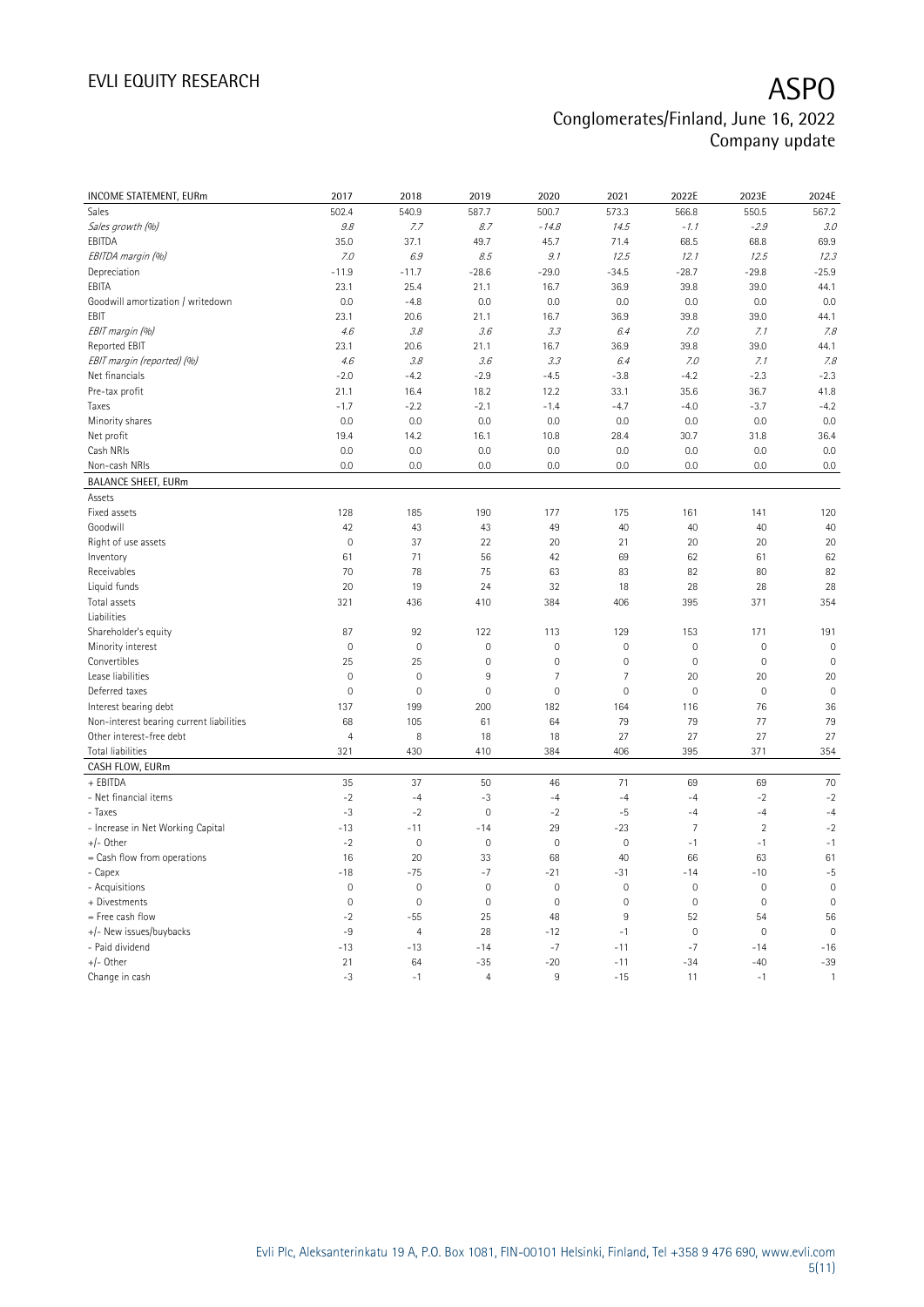| <b>KEY FIGURES</b>                             | 2018           | 2019           | 2020           | 2021           | 2022E          | 2023E          | 2024E  |
|------------------------------------------------|----------------|----------------|----------------|----------------|----------------|----------------|--------|
| M-cap                                          | 265            | 263            | 264            | 357            | 239            | 239            | 239    |
| Net debt (excl. convertibles)                  | 180            | 185            | 157            | 153            | 108            | 69             | 28     |
| Enterprise value                               | 470            | 448            | 420            | 510            | 347            | 307            | 267    |
| Sales                                          | 541            | 588            | 501            | 573            | 567            | 550            | 567    |
| EBITDA                                         | 37             | 50             | 46             | 71             | 69             | 69             | 70     |
| EBIT                                           | 21             | 21             | 17             | 37             | 40             | 39             | 44     |
| Pre-tax                                        | 16             | 18             | 12             | 33             | 36             | 37             | 42     |
| Earnings                                       | 14             | 16             | 11             | 28             | 31             | 32             | 36     |
| Equity book value (excl. minorities)           | 92             | 122            | 113            | 129            | 153            | 171            | 191    |
| Valuation multiples                            |                |                |                |                |                |                |        |
| EV/sales                                       | 0.9            | 0.8            | 0.8            | 0.9            | 0.6            | 0.6            | 0.5    |
| EV/EBITDA                                      | 12.7           | 9.0            | 9.2            | 7.1            | 5.1            | 4.5            | 3.8    |
| EV/EBITA                                       | 18.5           | 21.2           | 25.2           | 13.8           | 8.7            | 7.9            | 6.1    |
| EV/EBIT                                        | 22.8           | 21.2           | 25.2           | 13.8           | 8.7            | 7.9            | 6.1    |
| EV/OCF                                         | 23.2           | 13.8           | 6.2            | 12.7           | 5.2            | 4.9            | 4.4    |
| EV/FCFF                                        | $-15.2$        | 17.5           | 6.7            | 18.2           | 5.8            | 5.6            | 4.6    |
| P/FCFE                                         | $-4.9$         | 10.3           | 5.6            | 38.4           | 4.6            | 4.5            | 4.3    |
| P/E                                            | 18.7           | 16.4           | 24.4           | 12.6           | 7.8            | 7.5            | 6.6    |
| P/B                                            | 2.9            | 2.2            | 2.3            | 2.8            | 1.6            | 1.4            | 1.2    |
| Target EV/EBITDA                               | 0.0            | 0.0            | 0.0            | 0.0            | 5.5            | 4.9            | 4.2    |
| Target EV/EBIT                                 | 0.0            | 0.0            | 0.0            | 0.0            | 9.4            | 8.6            | 6.7    |
| Target EV/FCF                                  | 0.0            | 0.0            | 0.0            | 0.0            | 7.2            | 6.3            | 5.3    |
| Target P/B                                     | 0.0            | 0.0            | 0.0            | O.O            | 1.7            | 1.6            | 1.4    |
| Target P/E                                     | 0.0            | 0.0            | 0.0            | 0.0            | 8.7            | 8.4            | 7.3    |
| Per share measures                             |                |                |                |                |                |                |        |
| Number of shares                               | 31,420         | 31,420         | 31,420         | 31,420         | 31,420         | 31,420         | 31,420 |
| Number of shares (diluted)                     |                |                |                |                |                |                | 31,420 |
| EPS                                            | 31,420<br>0.45 | 31,420<br>0.51 | 31,420<br>0.34 | 31,420<br>0.90 | 31,420<br>0.98 | 31,420<br>1.01 | 1.16   |
|                                                | 0.65           |                |                |                |                |                |        |
| Operating cash flow per share                  |                | 1.04           | 2.17           | 1.28           | 2.11           | 2.01           | 1.93   |
| Free cash flow per share                       | $-1.74$        | 0.81           | 1.51           | 0.30           | 1.66           | 1.70           | 1.78   |
| Book value per share                           | 2.92           | 3.88           | 3.61           | 4.12           | 4.87           | 5.43           | 6.09   |
| Dividend per share                             | 0.44           | 0.22           | 0.35           | 0.23           | 0.45           | 0.50           | 0.70   |
| Dividend payout ratio, %                       | 97.4           | 42.9           | 101.8          | 25.4           | 46.1           | 49.4           | 60.0   |
| Dividend yield, %                              | 5.2            | 2.6            | 4.2            | 2.0            | 5.9            | 6.6            | 9.1    |
| FCF yield, %                                   | $-20.6$        | 9.7            | 18.0           | 2.6            | 21.9           | 22.4           | 23.4   |
| Efficiency measures                            |                |                |                |                |                |                |        |
| <b>ROE</b>                                     | 15.9           | 15.1           | 9.2            | 23.4           | 21.7           | 19.7           | 20.1   |
| <b>ROCE</b>                                    | 7.3            | 6.5            | 5.3            | 12.3           | 13.5           | 14.0           | 17.1   |
| Financial ratios                               |                |                |                |                |                |                |        |
| Inventories as % of sales                      | 13.2           | 9.5            | 8.5            | 12.0           | 11.0           | 11.0           | 11.0   |
| Receivables as % of sales                      | 14.4           | 12.8           | 12.6           | 14.4           | 14.5           | 14.5           | 14.5   |
| Non-interest bearing liabilities as % of sales | 19.4           | 10.4           | 12.8           | 13.8           | 14.0           | 14.0           | 14.0   |
| NWC/sales, %                                   | 8.0            | 9.7            | 5.7            | 8.9            | 7.7            | 7.7            | 7.7    |
| Operative CAPEX/sales, %                       | 13.8           | 1.2            | 4.2            | 5.4            | 2.5            | 1.8            | 0.9    |
| CAPEX/sales (incl. acquisitions), %            | 13.8           | 1.2            | 4.2            | 5.4            | 2.5            | 1.8            | 0.9    |
| FCFF/EBITDA                                    | $-0.8$         | 0.5            | 1.4            | 0.4            | 0.9            | 0.8            | 0.8    |
| Net debt/EBITDA, book-weighted                 | 4.9            | 3.7            | 3.4            | 2.1            | 1.6            | 1.0            | 0.4    |
| Debt/equity, market-weighted                   |                |                |                |                |                |                |        |
|                                                | 0.8            | 0.8            | 0.7            | 0.5            | 0.5            | 0.3            | 0.2    |
| Equity ratio, book-weighted                    | 27.2           | 29.8           | 29.5           | 31.8           | 38.7           | 46.0           | 54.0   |
| Gearing, %                                     | 154.3          | 151.6          | 137.9          | 118.2          | 70.6           | 40.2           | 14.9   |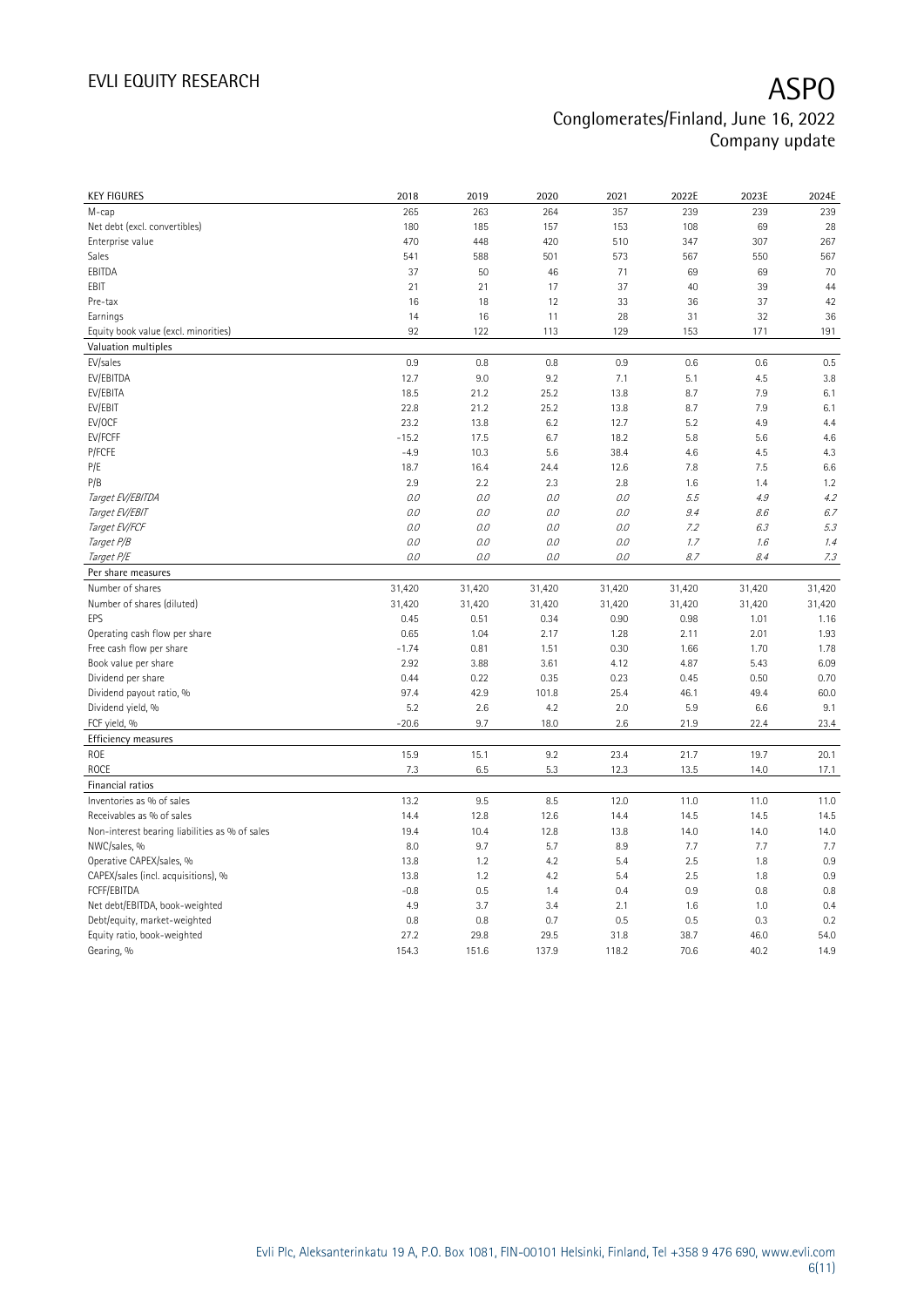COMPANY DESCRIPTION: Aspo is a conglomerate featuring three independent wholly-owned business-to-business segments each operating in regions surrounding the Baltic Sea. The three segments engage in providing logistics solutions, such as maritime transportation and raw materials wholesale distribution. Aspo's goal is to help each of its operating segments to build long-lasting customer relationships. Aspo aims to create value by developing and internationalizing its subsidiary businesses while proactively considering potential acquisitions and divestitures.

INVESTMENT CASE: Aspo's key segment, ESL, has invested heavily in recent years by commissioning two LNG-powered vessels and acquiring a dry bulk carrier named Ato@B (which specializes in time-chartered smaller vessels suitable for biofuel shipments). Given ESL's stable long-term customer relationships and a fleet tailored for demanding Baltic Sea conditions, we expect the dry bulk carrier will post significantly higher operating profits going forward. We expect Telko, a chemical distributor, to achieve materially higher profitability following its cost efficiency program once the market situation stabilizes. We also see good scope for Leipurin's improvement.

| OWNERSHIP STRUCTURE                        | <b>SHARES</b> | <b>EURm</b> | 0/0   |
|--------------------------------------------|---------------|-------------|-------|
| Havsudden Oy Ab                            | 3,262,941     | 24.798      | 10.4% |
| Aev Capital Holding Oy                     | 3,213,535     | 24.423      | 10.2% |
| Varma Mutual Pension Insurance Company     | 1,423,076     | 10.815      | 4.5%  |
| Vehmas Tapio                               | 1,275,827     | 9.696       | 4.1%  |
| Ilmarinen Mutual Pension Insurance Company | 875,226       | 6.652       | 2.8%  |
| Nyberg Gustav                              | 851,524       | 6.472       | 2.7%  |
| Nordea Nordic Small Cap Fund               | 721,040       | 5.480       | 2.3%  |
| Procurator-Holding Oy                      | 514,882       | 3.913       | 1.6%  |
| Nordea Bank ABP                            | 462,710       | 3.517       | 1.5%  |
| Mandatum Life Insurance Company Limited    | 426,946       | 3.245       | 1.4%  |
| Ten largest                                | 13,027,707    | 99.011      | 41%   |
| Residual                                   | 18,392,072    | 139.780     | 59%   |
| Total                                      | 31,419,779    | 238.790     | 100%  |

EARNINGS CALENDAR August 10, 2022 Q2 report November 02, 2022 **Q3** report

OTHER EVENTS

### COMPANY MISCELLANEOUS

CFO: Meitsalo Arto Tel: +358 ,9 5,211 IR: Keränen Keijo

CEO: Jansson Rolf P.O. Box 499, Mikonkatu 13 A, FI-00101 Helsinki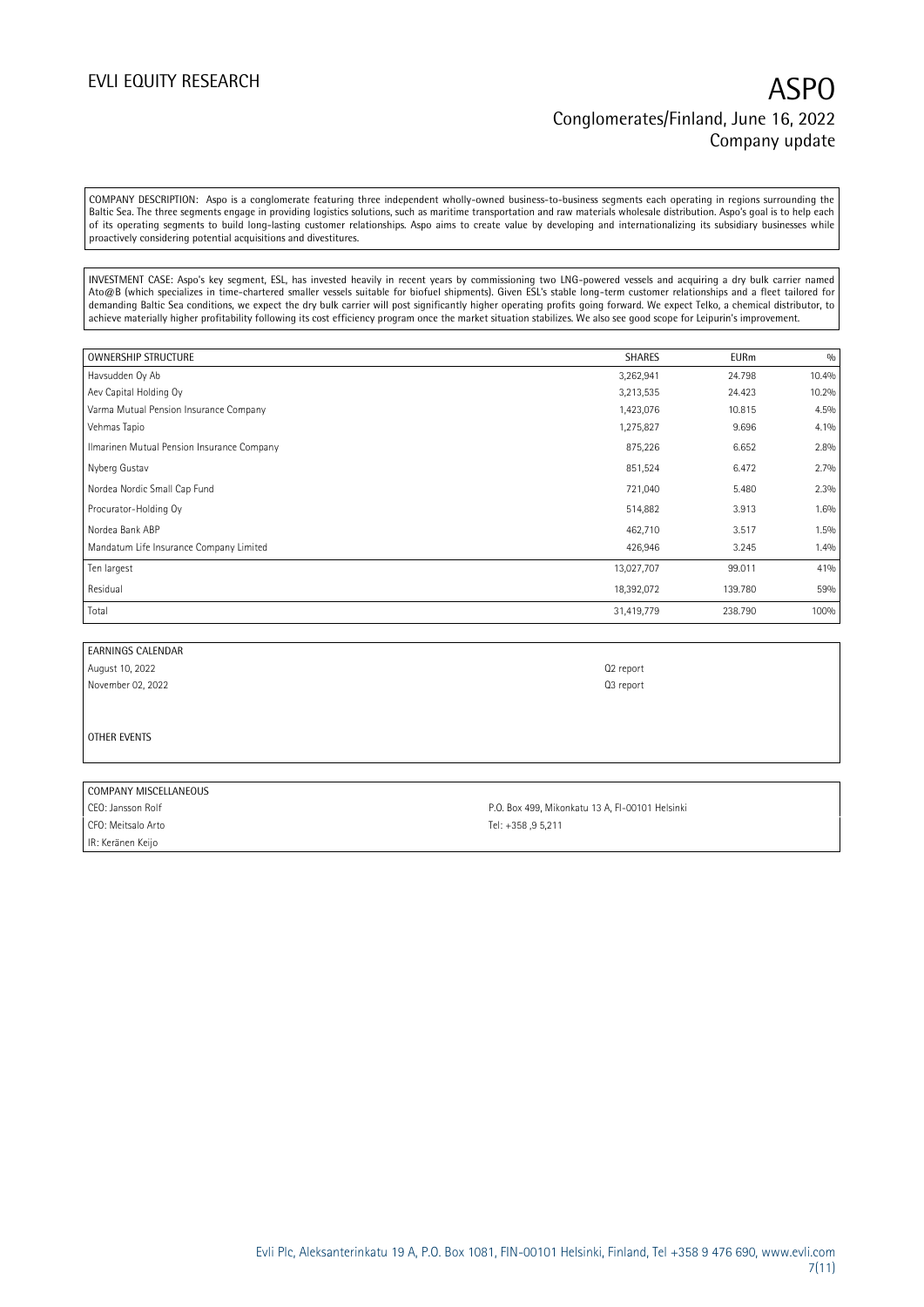DEFINITIONS

| P/E                                                                                                          | EPS                                                                                          |
|--------------------------------------------------------------------------------------------------------------|----------------------------------------------------------------------------------------------|
| Price per share                                                                                              |                                                                                              |
| Earnings per share                                                                                           | Profit before extraord. items and taxes-income taxes + minority interest<br>Number of shares |
|                                                                                                              |                                                                                              |
| P/BV                                                                                                         | <b>DPS</b>                                                                                   |
|                                                                                                              |                                                                                              |
| Price per share                                                                                              | Dividend for the financial period per share                                                  |
| Shareholders' equity + taxed provisions per share                                                            |                                                                                              |
|                                                                                                              |                                                                                              |
| Market cap                                                                                                   | OCF (Operating cash flow)                                                                    |
|                                                                                                              |                                                                                              |
| Price per share * Number of shares                                                                           | EBITDA - Net financial items - Taxes - Increase in working                                   |
|                                                                                                              | capital - Cash NRIs ± Other adjustments                                                      |
|                                                                                                              |                                                                                              |
| EV (Enterprise value)                                                                                        | FCF (Free cash flow)                                                                         |
|                                                                                                              |                                                                                              |
| Market cap + net debt + minority interest at market value -<br>share of associated companies at market value | Operating cash flow - operative CAPEX - acquisitions + divestments                           |
|                                                                                                              |                                                                                              |
|                                                                                                              |                                                                                              |
| EV/Sales                                                                                                     | FCF yield, %                                                                                 |
|                                                                                                              |                                                                                              |
| Enterprise value<br>Sales                                                                                    | Free cash flow                                                                               |
|                                                                                                              | Market cap                                                                                   |
| EV/EBITDA                                                                                                    | Operative CAPEX/sales                                                                        |
|                                                                                                              |                                                                                              |
| Enterprise value                                                                                             | Capital expenditure - divestments - acquisitions                                             |
| Earnings before interest, tax, depreciation and amortization                                                 | Sales                                                                                        |
| EV/EBIT                                                                                                      | Net working capital                                                                          |
|                                                                                                              |                                                                                              |
|                                                                                                              | Current assets - current liabilities                                                         |
| Enterprise value<br>Operating profit                                                                         |                                                                                              |
|                                                                                                              |                                                                                              |
| Net debt                                                                                                     | Capital employed/Share                                                                       |
|                                                                                                              |                                                                                              |
| Interest bearing debt - financial assets                                                                     | Total assets - non-interest bearing debt<br>Number of shares                                 |
|                                                                                                              |                                                                                              |
| Total assets                                                                                                 | Gearing                                                                                      |
|                                                                                                              |                                                                                              |
| Balance sheet total                                                                                          | Net debt                                                                                     |
|                                                                                                              | Equity                                                                                       |
| Div yield, %                                                                                                 | Debt/Equity, %                                                                               |
|                                                                                                              |                                                                                              |
| Dividend per share                                                                                           | Interest bearing debt                                                                        |
| Price per share                                                                                              | Shareholders' equity + minority interest + taxed provisions                                  |
|                                                                                                              |                                                                                              |
|                                                                                                              |                                                                                              |
| Payout ratio, %                                                                                              | Equity ratio, %                                                                              |
|                                                                                                              |                                                                                              |
| Total dividends                                                                                              | Shareholders' equity $+$ minority interest $+$ taxed provisions                              |
| Earnings before extraordinary items and taxes - income taxes + minority interest                             | Total assets - interest-free loans                                                           |
|                                                                                                              |                                                                                              |
| ROCE, %                                                                                                      | CAGR, %                                                                                      |
|                                                                                                              |                                                                                              |
| Profit before extraordinary items + interest expenses+ other financial costs                                 | Cumulative annual growth rate = Average growth per year                                      |
| Balance sheet total - non-interest bearing debt (average)                                                    |                                                                                              |
|                                                                                                              |                                                                                              |
| ROE, %                                                                                                       |                                                                                              |
|                                                                                                              |                                                                                              |
| Profit before extraordinary items and taxes - income taxes                                                   |                                                                                              |
| Shareholder's equity + minority interest + taxed provisions (average)                                        |                                                                                              |
|                                                                                                              |                                                                                              |
|                                                                                                              |                                                                                              |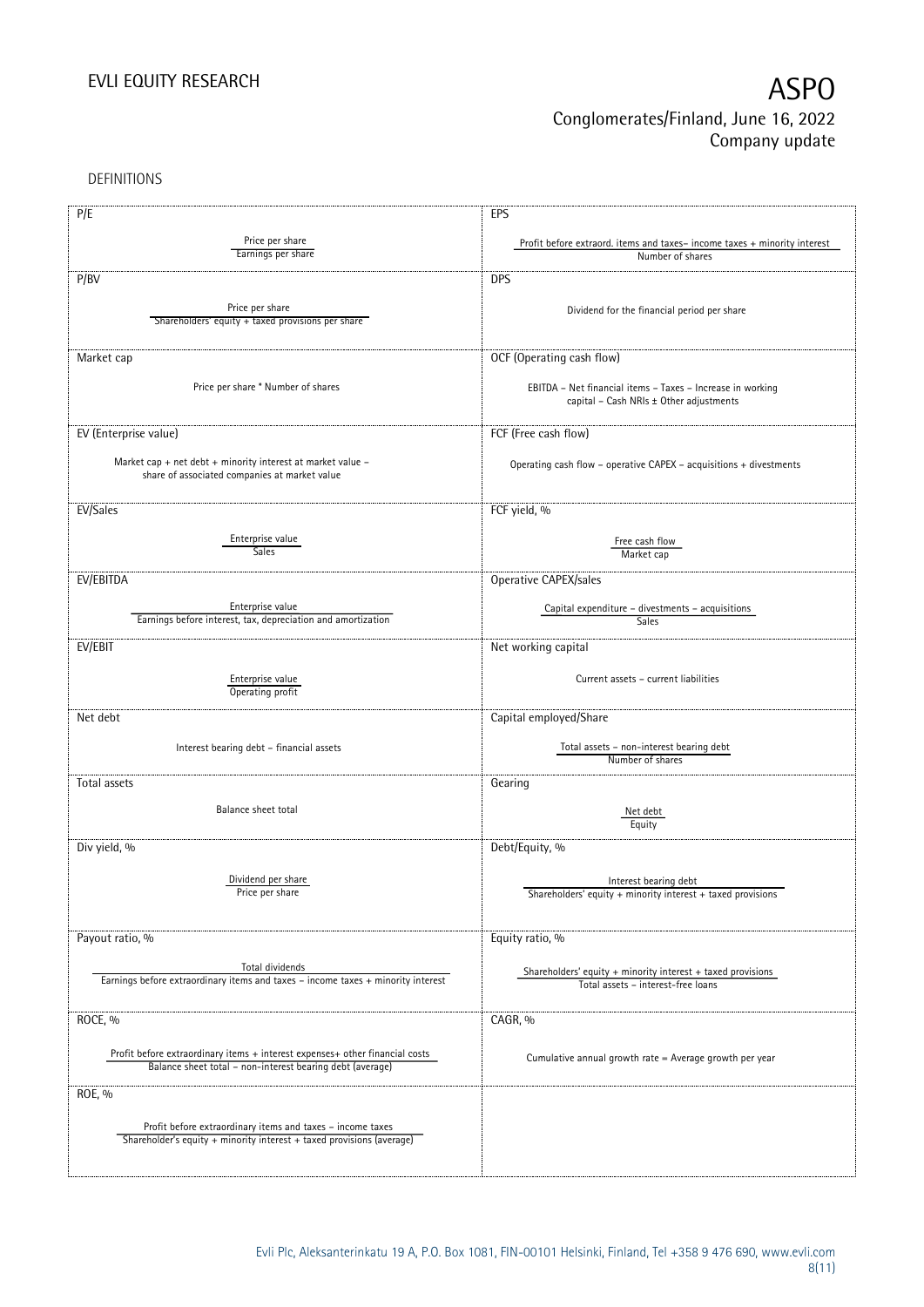### EVLI EQUITY RESEARCH

# Conglomerates/Finland, June 16, 2022 Company update

### Important Disclosures

Evli Research Partners Plc ("ERP") uses 12-month target prices. Target prices are defined by utilizing analytical techniques based on financial theory including (but not limited to) discounted cash flow analysis and comparative valuation. The selection of valuation methods depends on different circumstances. Target prices may be altered on the basis of new information coming to light in the underlying company or changes in interest rates, changes in foreign exchange rates, other securities prices or market indices or outlook for the aforementioned factors or other factors that may change the conditions of financial markets. Recommendations and changes by analysts are available at [Analysts' recommendations and ratings revisions](https://research.evli.com/JasperAllModels.action?authParam=key;461&authParam=x;G3rNagWrtf7K&authType=3).

Investment recommendations are defined as follows:

Target price compared to share price Recommendation < -10 % SELL  $-10 - (+10) \%$  HOL<br>  $> 10 \%$  $> 10\%$ 

ERP's investment recommendation of the analyzed company is updated at least 2 times per year.



The graph above shows the distribution of ERP's recommendations of companies under coverage in 11th of May 2020. If recommendation is not given, it is not mentioned here.

### Name(s) of the analyst(s): Ilvonen

This research report has been prepared by Evli Research Partners Plc ("ERP" or "Evli Research"). ERP is a subsidiary of Evli Plc. Production of the investment recommendation has been concluded on [16.6.2022, 9:15]. This report has been published on [16.6.2022, 9:30].

None of the analysts contributing to this report, persons under their guardianship or corporations under their control have a position in the shares of the company or related securities.

The date and time for any price of financial instruments mentioned in the recommendation refer to the previous trading day's closing price(s) unless otherwise stated in the report.

Each analyst responsible for the content of this report assures that the expressed views accurately reflect the personal views of each analyst on the covered companies and securities. Each analyst assures that (s)he has not been, nor are or will be, receiving direct or indirect compensation related to the specific recommendations or views contained in this report.

Companies in the Evli Group, affiliates or staff of companies in the Evli Group, may perform services for, solicit business from, hold long or short positions in, or otherwise be interested in the investments (including derivatives) of any company mentioned in the publication or report.

Neither ERP nor any company within the Evli Group have managed or co-managed a public offering of the company's securities during the last 12 months prior to, received compensation for investment banking services from the company during the last 12 months prior to the publication of the research report.

ERP has signed an agreement with the issuer of the financial instruments mentioned in the recommendation, which includes production of research reports. This assignment has a limited economic and financial impact on ERP and/or Evli. Under the assignment ERP performs services including, but not limited to, arranging investor meetings or –events, investor relations communication advisory and production of research material.

ERP or another company within the Evli Group does not have an agreement with the company to perform market making or liquidity providing services.

For the prevention and avoidance of conflicts of interests with respect to this report, there is an information barrier (Chinese wall) between Investment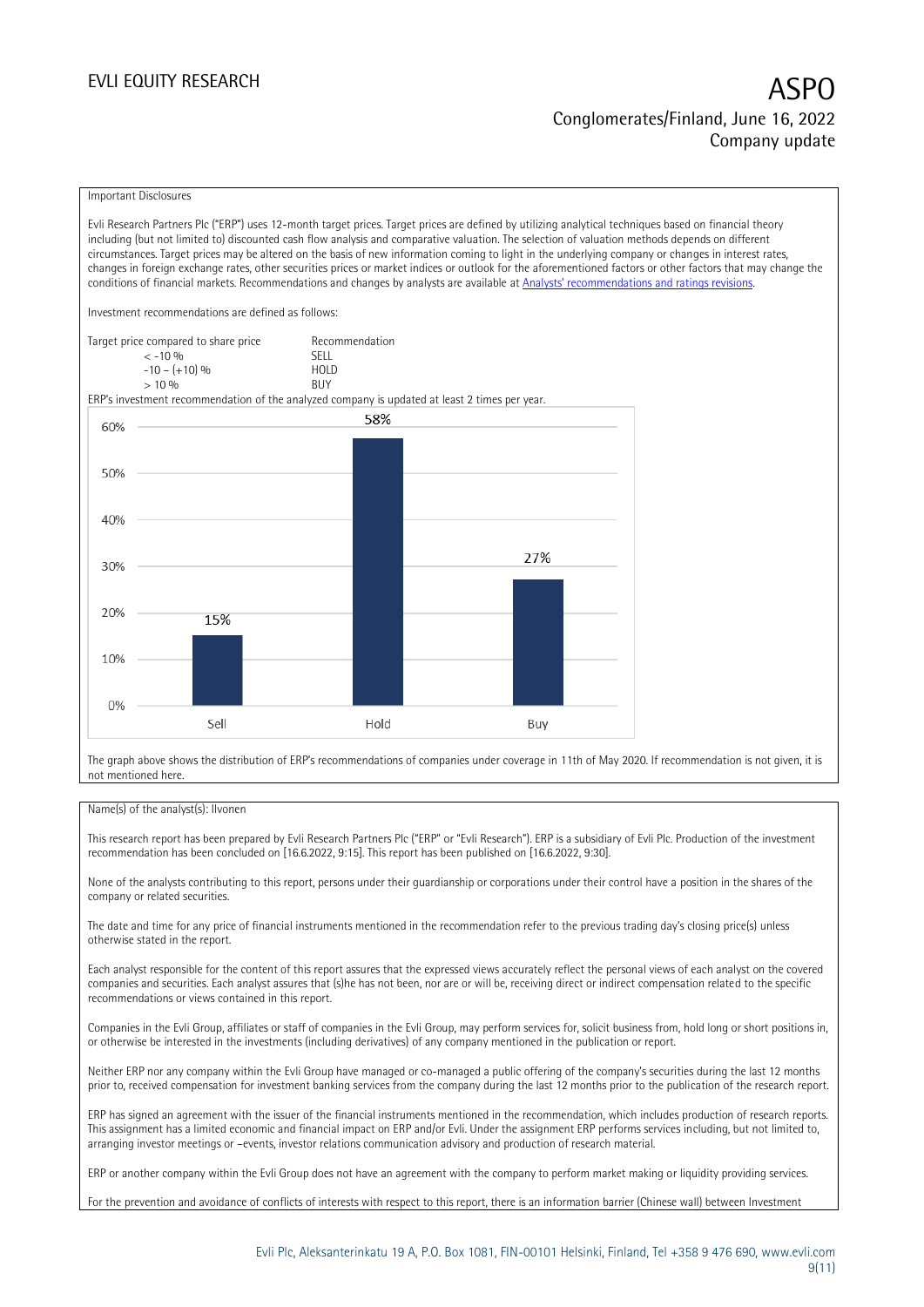Research and Corporate Finance units concerning unpublished investment banking services to the company. The remuneration of the analyst(s) is not tied directly or indirectly to investment banking transactions or other services performed by Evli Plc or any company within Evli Group.

This report has not been disclosed to the company prior to its dissemination.

This report is provided and intended for informational purposes only and may not be used or considered under any circumstances as an offer to sell or buy any securities or as advice to trade any securities.

This report is based on sources ERP considers to be correct and reliable. The sources include information providers Reuters and Bloomberg, stock-exchange releases from the companies and other company news, Statistics Finland and articles in newspapers and magazines. However, ERP does not guarantee the materialization, correctness, accuracy or completeness of the information, opinions, estimates or forecasts expressed or implied in the report. In addition, circumstantial changes may have an influence on opinions and estimates presented in this report. The opinions and estimates presented are valid at the moment of their publication and they can be changed without a separate announcement. Neither ERP nor any company within the Evli Group are responsible for amending, correcting or updating any information, opinions or estimates contained in this report. Neither ERP nor any company within the Evli Group will compensate any direct or consequential loss caused by or derived from the use of the information represented in this publication.

All information published in this report is for the original recipient's private and internal use only. ERP reserves all rights to the report. No part of this publication may be reproduced or transmitted in any form or by any means, electronic, mechanical, photocopying, recording or otherwise, or stored in any retrieval system of any nature, without the written permission of ERP.

This report or its copy may not be published or distributed in Australia, Canada, Hong Kong, Japan, New Zealand, Singapore or South Africa. The publication or distribution of this report in certain other jurisdictions may also be restricted by law. Persons into whose possession this report comes are required to inform themselves about and to observe any such restrictions.

Evli Plc is not registered as a broker-dealer with the U. S. Securities and Exchange Commission ("SEC"), and it and its analysts are not subject to SEC rules on securities analysts' certification as to the currency of their views reflected in the research report. Evli is not a member of the Financial Industry Regulatory Authority ("FINRA"). It and its securities analysts are not subject to FINRA's rules on Communications with the Public and Research Analysts and Research Reports and the attendant requirements for fairness, balance and disclosure of potential conflicts of interest. This research report is only being offered in U.S. by Auerbach Grayson & Company, LLC (Auerbach Grayson) to Major U.S. Institutional Investors and is not available to, and should not be used by, any U.S. person or entity that is not a Major U.S. Institutional Investor. Auerbach Grayson is a broker-dealer registered with the U.S. Securities and Exchange Commission and is a member of the FINRA. U.S. entities seeking more information about any of the issuers or securities discussed in this report should contact Auerbach Grayson. The securities of non-U.S. issuers may not be registered with or subject to SEC reporting and other requirements.

ERP is not a supervised entity but its parent company Evli Plc is supervised by the Finnish Financial Supervision Authority.